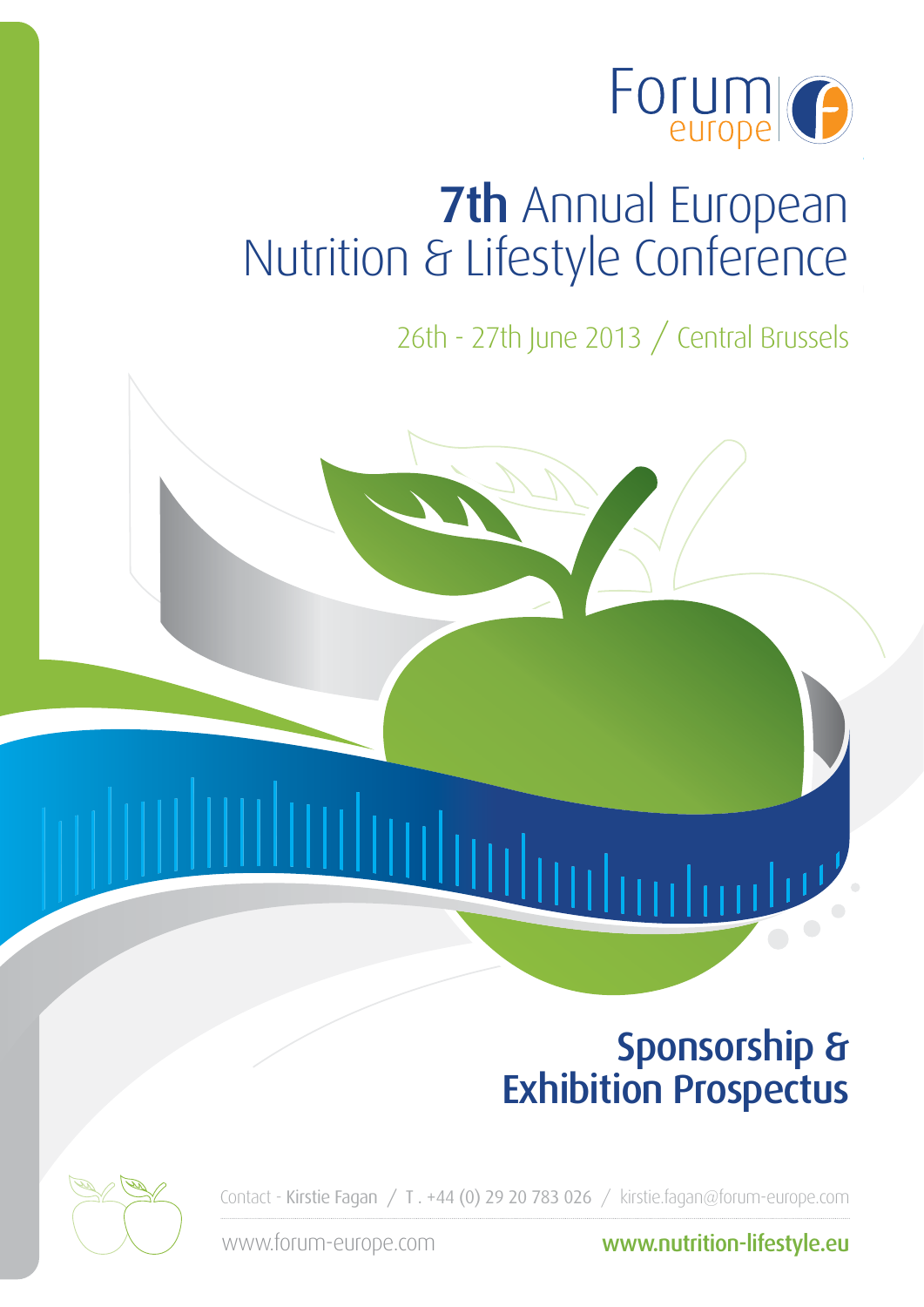

26th - 27th June 2013 / Central Brussels

## **Contents**

| <b>P3</b>      | About the event                            |
|----------------|--------------------------------------------|
| $P_4$          | Previous Nutrition & Lifestyle Conferences |
| P <sub>5</sub> | Sponsorship Packages                       |
| P 6            | Sponsored Catering packages                |
| P <sub>7</sub> | Product Opportunities                      |
| <b>P</b> 8     | Sponsorship Reservation Form               |
| <b>P</b> 9     | Exhibit at Nutrition & Lifestyle 2013      |
| P 10           | Exhibition Space Reservation Form          |

PLEASE NOTE: The list of packages described in this brochure are by no means exhaustive and are meant only as a quide to the possible sponsorship and brand building opportunities that are available at this event.

If you have any specific requirements that you feel are not covered by the packages available, then please do not hesitate to get in touch. We are always available to help you identify the options that suit your budget while maximising your value and visibility at the conference, and if necessary, our marketing team can work with you to create innovative sponsorship packages tailored to the exact needs of you and your organisation.

Contact - Kirstie Fagan T . +44 (0) 29 20 783 026 kirstie.fagan@forum-europe.com



www.forum-europe.com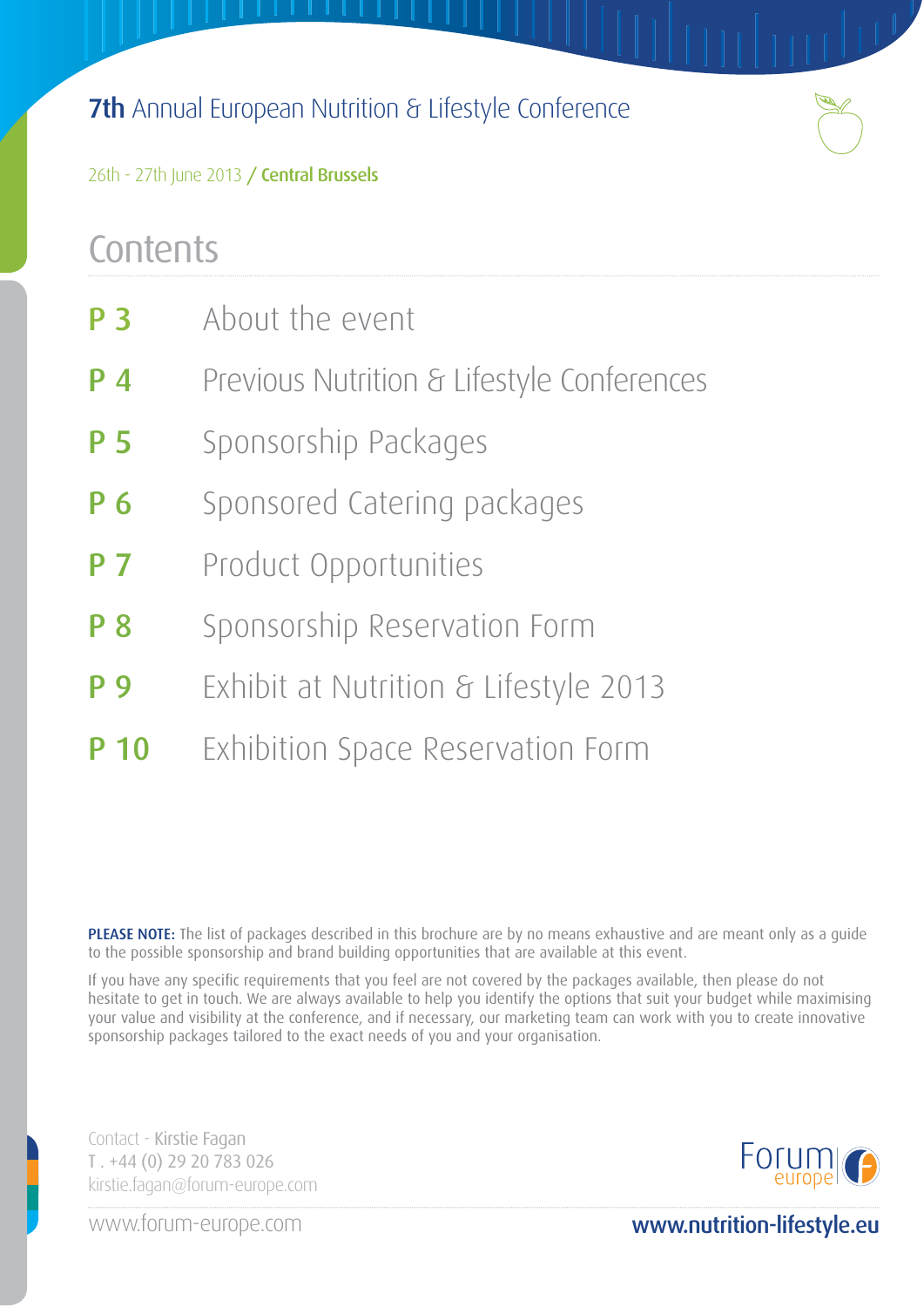

#### 26th - 27th June 2013 / Central Brussels

## About the event

**Now in its seventh year, The European Nutrition & Lifestyle Conference is held annually and is an important event in the Brussels calendar for addressing the complex issue of obesity and lifestyle-related diseases in Europe.**

It has become a must attend event for representatives for all stakeholders involved in nutrition and diet, and the promotion of a healthy lifestyle. It brings together top level speakers from industry, regulators, EU institutions and NGOs to engage in a pro-active and progressive debate on the current and future trends relating to the promotion of healthier diets and lifestyles within Europe.



#### **Sponsorship of the European Nutrition & Lifestyle Conference**

**Annual events such as this are not simply stand alone, one-off marketing opportunities. Over time, they develop a brand of their own and a reputation for quality which adds value for all organisations that are associated with it. The European Nutrition & Lifestyle Conference offers sponsoring organisations the opportunity to become involved on a regular basis in a high-level industry event.**

There are a number of different ways in which you will benefit from taking out a sponsorship package at the 7th Annual European Nutrition and Lifestyle Conference. Simply having your name and brand associated with a high-level event such as this can be extremely valuable and it provides a great opportunity to raise your profile within the industry and with high level policy and decision makers.

There are various sponsorship packages available for the event, designed to offer optimum exposure for the budgets that are available. Details of these can be found on the following pages. For more information on the packages and to discuss your sponsorship requirements, please contact Kirstie Fagan at kirstie.fagan@forum-europe.com or call **+44 (0) 2920 783026**.

Contact - Kirstie Fagan T . +44 (0) 29 20 783 026 kirstie.fagan@forum-europe.com

www.forum-europe.com



www.nutrition-lifestyle.eu

◆ Back to Contents page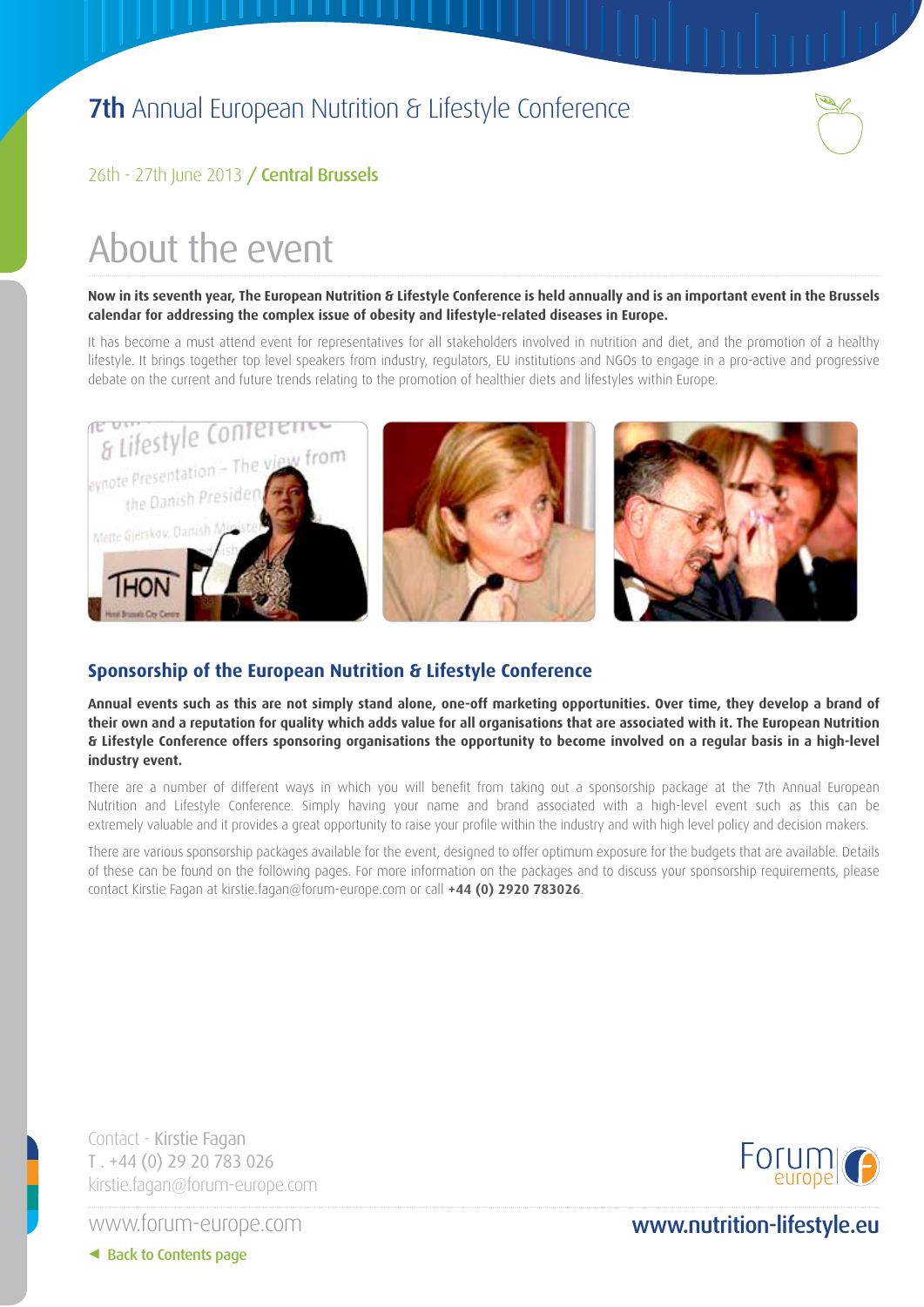$\mathbb{L}$ 

#### 26th - 27th June 2013 / Central Brussels

## Previous Nutrition & Lifestyle Conferences

#### More than 150 delegates attended in 2012

**23% European Institutions 44% Corporate Organisations 12% National Authorities 13% Non-Governmental Organisations (NGO's) 5% Other 4% Press**

#### **Previous delegates have included representatives of the following organisations**

| Barilla                          | Euro Co-op                            | Food Standards Australia New Zealand | PepsiCo                         |
|----------------------------------|---------------------------------------|--------------------------------------|---------------------------------|
| <b>BEUC</b>                      | European Commission                   | Freshfel Europe                      | Soremartec - Ferrero Group      |
| Bunge                            | European Food Information Council     | Grayling Belgium                     | Tate & Lyle                     |
| Campbell Soup Company            | European Health & Fitness Association | Grocery Manufacturers Association    | The Brewers of Europe           |
| CEEREAL                          | European Parliament                   | <b>IDACE</b>                         | <b>UEAPME</b>                   |
| <b>CEEIC</b>                     | EU Food Policy                        | ILSI Europe                          | Unesda                          |
| Choices International Foundation | EuSalt                                | IMACF                                | <b>UNICEE</b>                   |
| Coca-Cola Europe                 | <b>FFVIA</b>                          | Kraft Foods Europe                   | Unilever                        |
| <b>FFSA</b>                      | FoodDrinkEurope                       | Mars                                 | Which?                          |
| European Heart Network           | Food & Consumer Products of Canada    | Ministry of Health, China            | WHO Regional Office for Europe  |
| EPODE & EEN                      | The Food & Drink Federation, UK       | Nestlé                               | World Federation of Advertisers |

#### **Previous speakers have included**





### www.forum-europe.com **www.nutrition-lifestyle.eu**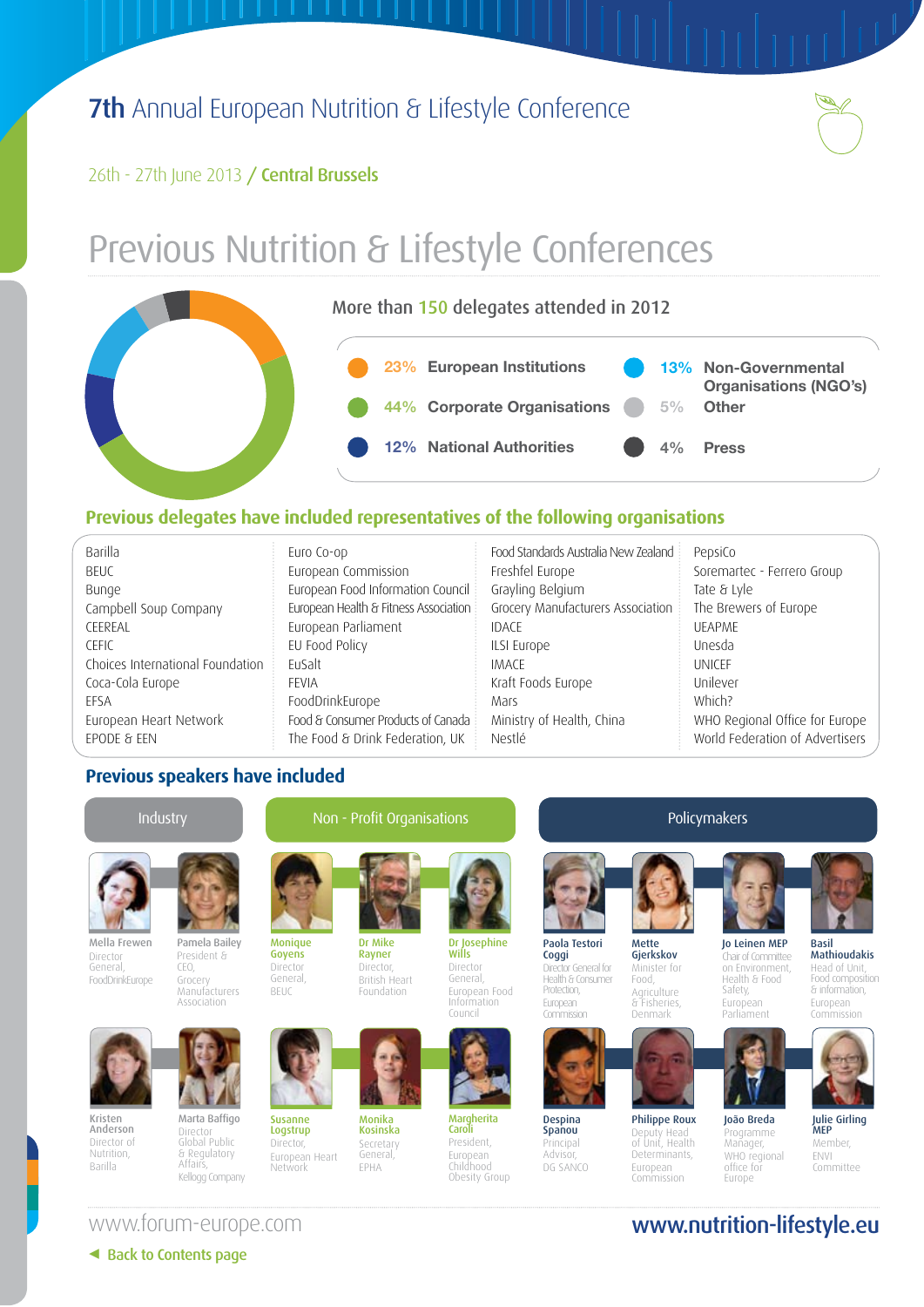

26th - 27th June 2013 / Central Brussels

## Sponsorship Packages

#### Exclusive Platinum Package: €9,000

Becoming the Platinum sponsor for the conference will provide your company with optimal exposure on all marketing material and banners, as well as access to a number of additional benefits that are unique to this package.

- Exclusive speaking position for company representative
- Full page advert in conference programme
- 5 complimentary delegate places
- Priority branding on main stage
- Prime location allocated for exhibition space
- Inclusion of company materials in delegate bags
- Recognition as Platinum sponsor in marketing materials and press releases
- Corporate identity on conference website with link to company website
- Recognition as Platinum sponsor in Forum Europe newsletters

#### Gold Package: €6,000

- Half page advert in conference programme
- 3 complimentary delegate places
- Branding on main stage
- Exhibition space in semi-prime location
- Inclusion of company materials in delegate bags
- Recognition as Gold sponsor in marketing materials and press releases
- Corporate identity on conference website with link to company website
- Recognition as Gold sponsor in Forum Europe newsletters

#### Silver Package: €4,000

- Quarter page advert in conference programme
- 1 complimentary delegate place
- Some branding on main stage
- Exhibition space
- Inclusion of company materials in delegate bags
- Recognition as Silver sponsor in marketing materials and press releases
- Company logo on conference website with link to company website
- Recognition as Silver sponsor in Forum Europe newsletters

Contact - Kirstie Fagan T . +44 (0) 29 20 783 026 kirstie.fagan@forum-europe.com

www.forum-europe.com



### www.nutrition-lifestyle.eu

< Back to Contents page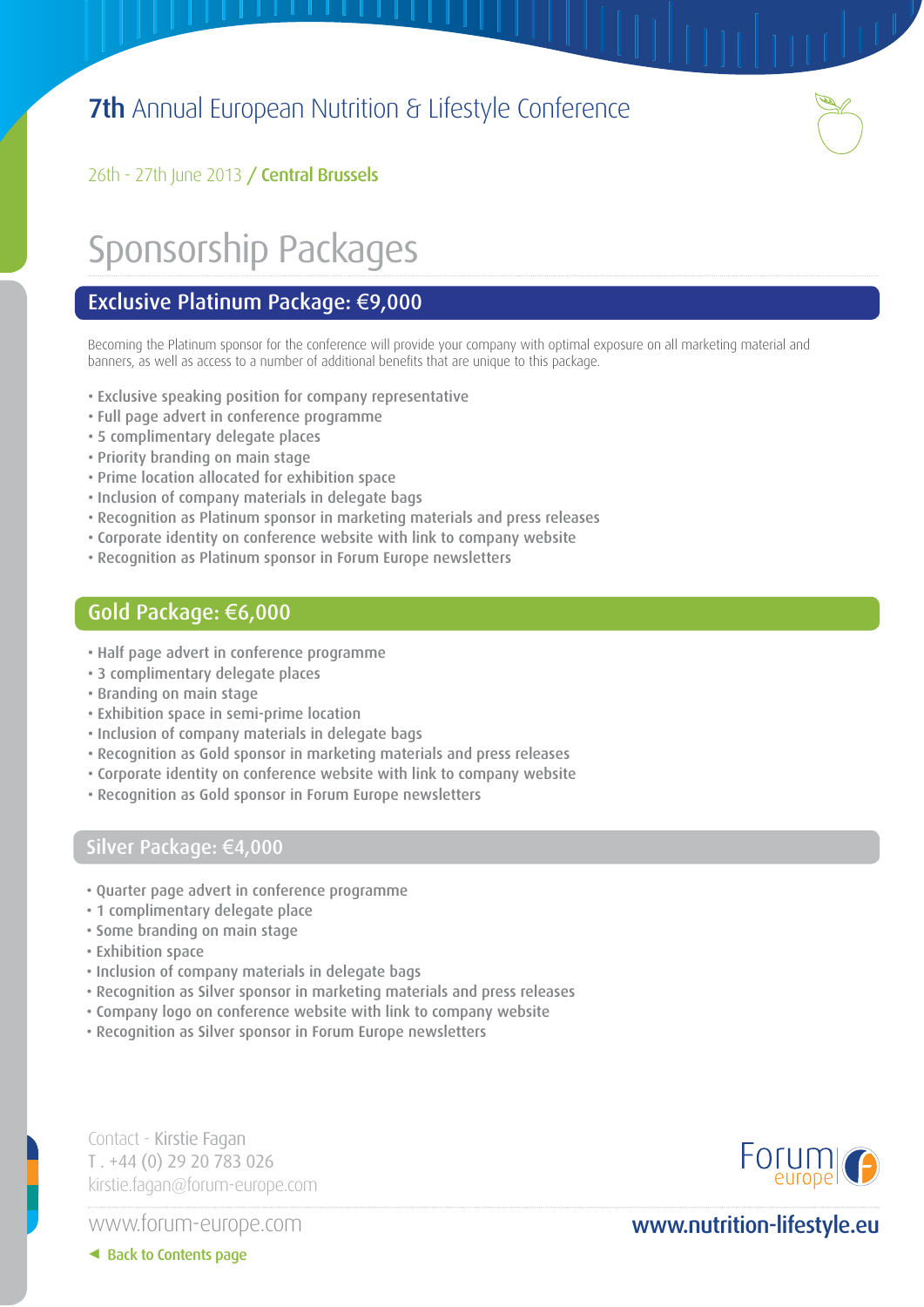

#### 26th - 27th June 2013 / Central Brussels

## Catering Packages



#### Exclusive Sponsorship of Lunch: €2,500

- Corporate identity displayed in dining area during lunch
- Corporate identity included on menu cards
- Opportunity to give luncheon address (though not compulsory)
- Half page advert in the conference programme
- 1 complimentary delegate place

#### Exclusive Sponsorship of Pre-Conference Dinner €5,000

- Opportunity to introduce and lead dinner-debate
- Three-course dinner for speakers and high-level invited guests
- Three seats at dinner reserved for your representatives or guests
- Corporate identity displayed in dining area during dinner
- Corporate identity included on menu cards
- Half page advert in the conference programme
- 3 complimentary delegate places

#### Exclusive Sponsorship of Refreshments (both days): €1,750

- Corporate identity displayed in the refreshment area during coffee breaks
- Opportunity to include branded items such as napkins, chocolates or biscuits for instance (to be provided by sponsor and subject to venue terms and conditions)
- Half page advert in the conference programme
- 1 complimentary delegate place

Contact - Kirstie Fagan T . +44 (0) 29 20 783 026 kirstie.fagan@forum-europe.com

www.forum-europe.com



www.nutrition-lifestyle.eu

< Back to Contents page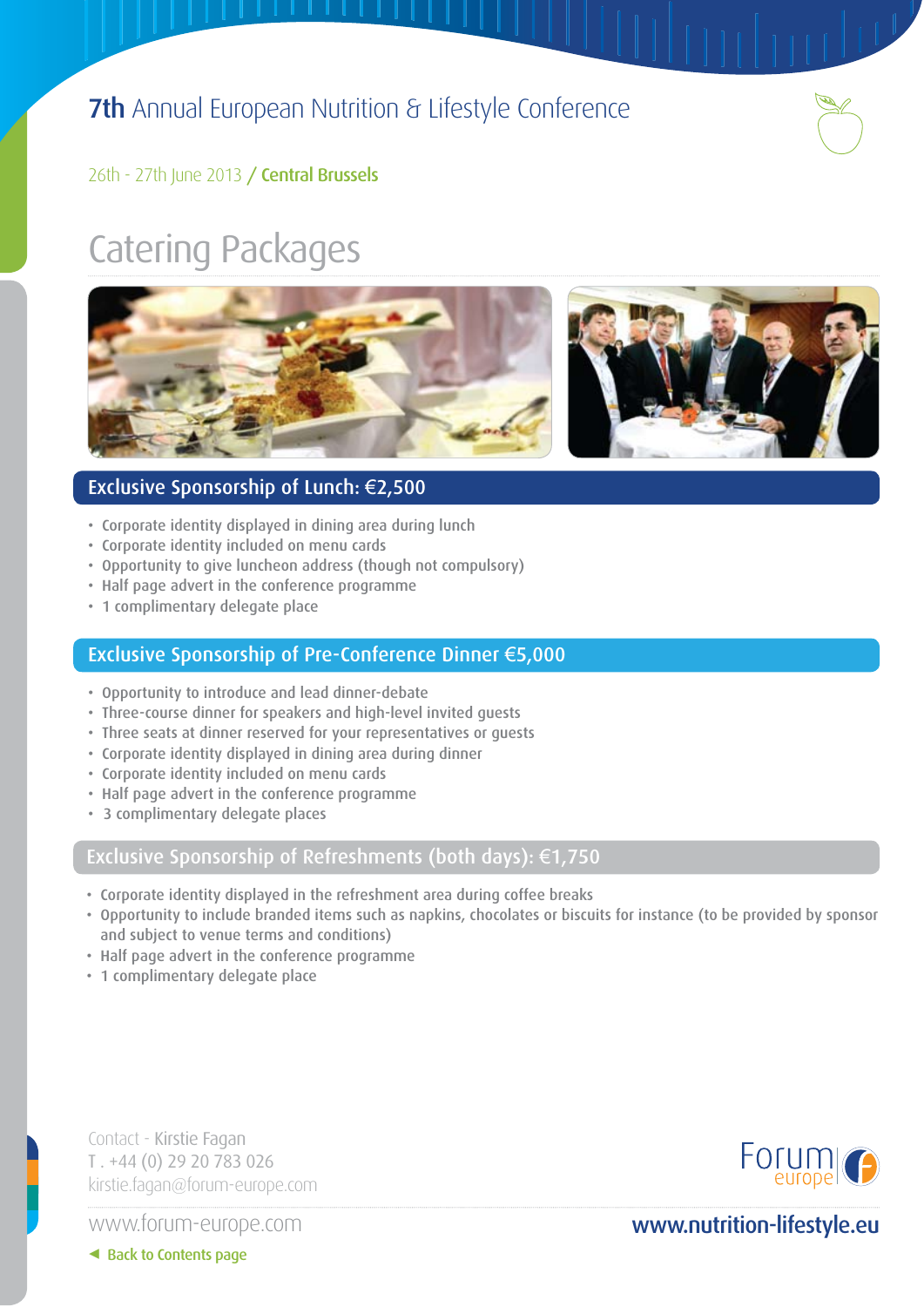

#### 26th - 27th June 2013 / Central Brussels

## Product Opportunities

As well as the main Sponsorship Packages, there are also a range of product based branding opportunities available with Forum Europe. These have been chosen specifically for their ease of production and value beyond the event itself. The list below is by no means exhaustive and our marketing team will be happy to work with you to create innovative sponsorship packages tailored to the needs of you and your company.











#### **Sponsored Lanyards**

#### €1250 + cost of production

Lanyards are distributed to all delegates on arrival at the conference, ensuring high visibility of your brand throughout the event.

#### **Conference Badges** €1200

All delegates are required to wear their personalised conference badge (attached to the lanyard) on arrival at the venue. Have your company logo on all delegate badges (position as design allows) and remind delegates of your company's input into the conference

**Sponsorship of both the lanyards and conference badges can be offered at a combined price of €2000 + cost of production**

#### **Data Sticks**

€1250 + cost of production

In addition to providing a high value branded product to delegates beyond the event, conference proceedings can be loaded onto the sticks prior to the event and distributed to delegates on arrival.

#### **Conference Pens and Pads**

#### €1250 + cost of production

Distributed to all attendees upon arrival, branded pens and pads again offer visibility to you and value to the delegate both during and beyond the event.

#### **Insert in Delegate Packs**

#### €500

Product or promotional materials can be included within the delegate packs distributed to each participant upon arrival. A high value option providing detailed company information to all delegates.

Contact - Kirstie Fagan T . +44 (0) 29 20 783 026 kirstie.fagan@forum-europe.com

www.forum-europe.com



### www.nutrition-lifestyle.eu

< Back to Contents page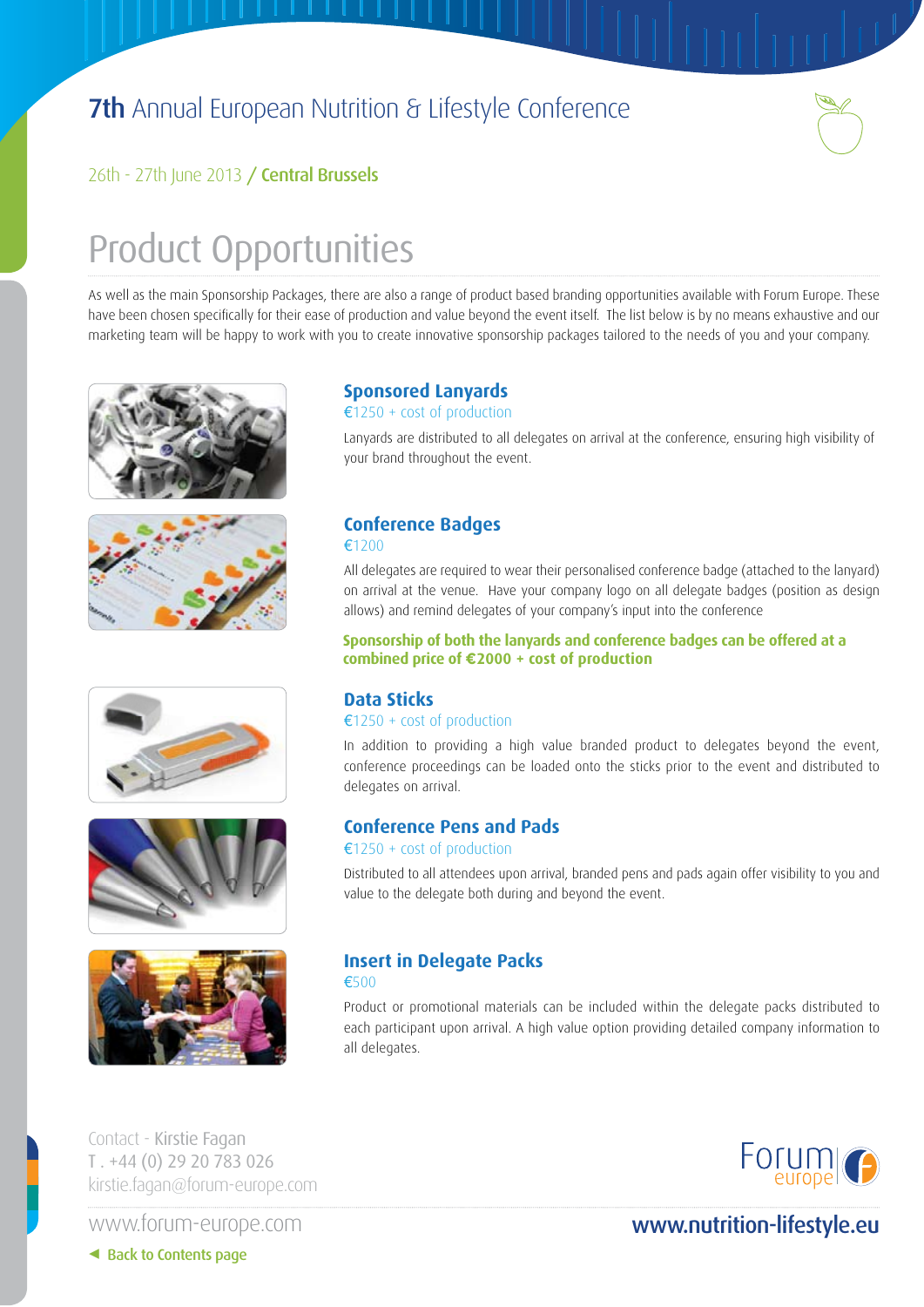

#### 26th - 27th June 2013 / Central Brussels

## Sponsorship Reservation Form I am interested in becoming the (please tick box):

|                         | I am interested in becoming the (prease tick box).                        |  |  |  |  |
|-------------------------|---------------------------------------------------------------------------|--|--|--|--|
| Platinum Sponsor        | Gold Sponsor<br>Silver Sponsor                                            |  |  |  |  |
|                         | I am interested in the following Catering Packages (please tick box):     |  |  |  |  |
| Lunch                   | Pre-Conference Dinner<br>Refreshments (Both Days)                         |  |  |  |  |
|                         | I am interested in the following Product Opportunities (please tick box): |  |  |  |  |
| Sponsored Lanyards      | Conference Badges<br>Lanyard & Badge Package                              |  |  |  |  |
| Data Sticks             | Conference Pens & Pads<br>Insert in Delegate Packs                        |  |  |  |  |
|                         | 26th - 27th June 2013 . Central Brussels                                  |  |  |  |  |
| Company:                |                                                                           |  |  |  |  |
| Address:                |                                                                           |  |  |  |  |
|                         |                                                                           |  |  |  |  |
|                         |                                                                           |  |  |  |  |
| Name of contact:        |                                                                           |  |  |  |  |
| Contact<br>Tel. Number: | Contact<br>Email:                                                         |  |  |  |  |
|                         |                                                                           |  |  |  |  |
| Signature:              | Date:                                                                     |  |  |  |  |

#### **Please Faxback to +44 (0) 2920 020 432**

Please contact Kirstie Fagan to discuss all opportunities listed in this brochure. Tel: +44 (0) 2920 783 026 . Fax: +44 (0) 2920 020 432 . Email: kirstie.fagan@forum-europe.com Forum Europe, 2 - 4 Second Floor, High Street Arcade Chambers, Cardiff, CF10 1BE. UK

Contact - Kirstie Fagan T . +44 (0) 29 20 783 026 kirstie.fagan@forum-europe.com

www.forum-europe.com



www.nutrition-lifestyle.eu

◆ Back to Contents page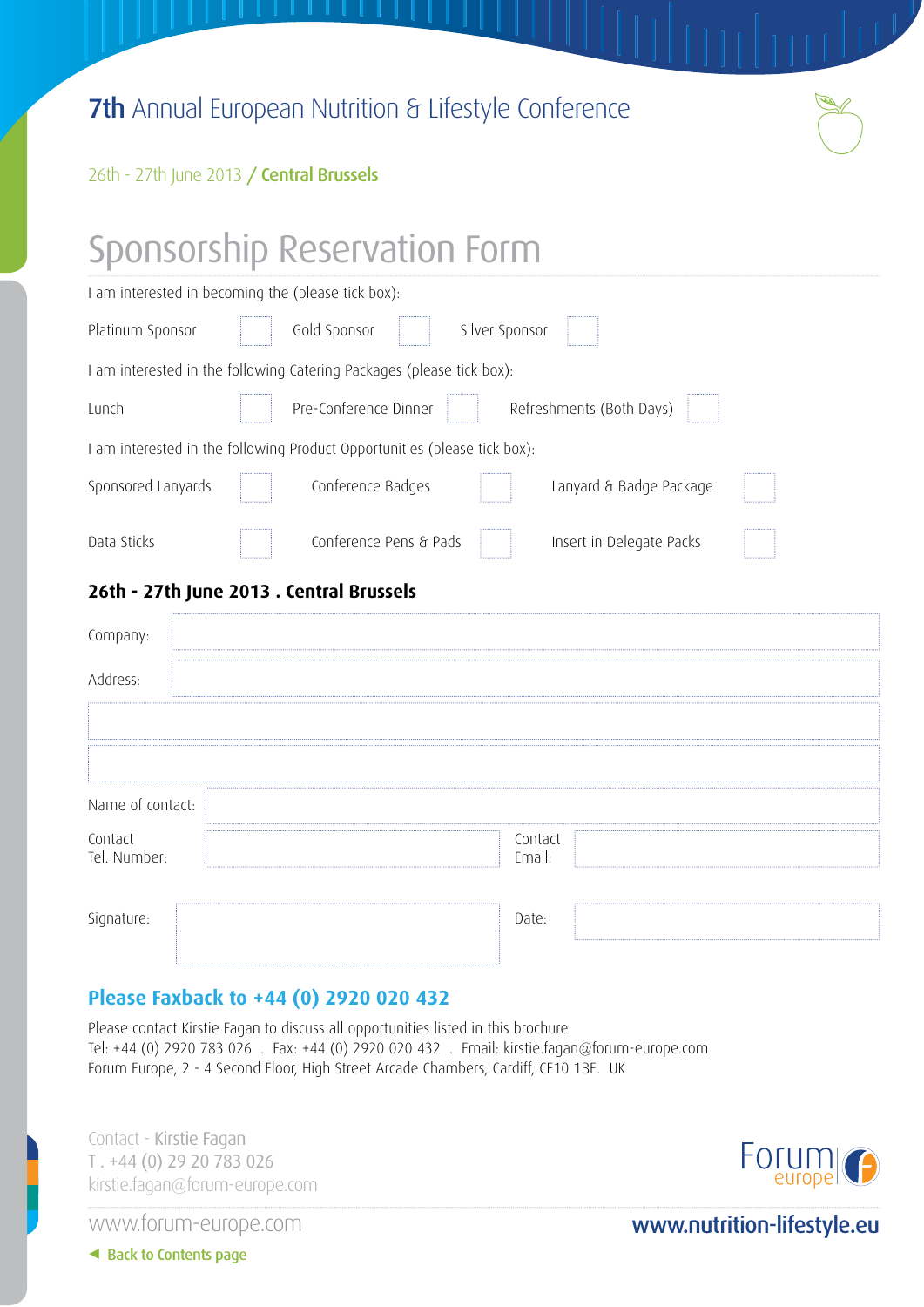

26th - 27th June 2013 / Central Brussels

## Exhibit at Nutrition & Lifestyle 2013

#### Stand Size: 2.5m x 3m / Cost: €1500 + VAT per stand



Be recognised as an important sector leader with an exclusive exhibition space during this years Nutrition & lifestyle Conference 2013.

#### **This 2 day conference will offer exhibiting organisations the opportunity to:**

- Showcase, promote, and introduce products, technology and services to industry, legislators and media
- Increase industry exposure
- Discover new business opportunities
- Attract new clients and touch base with existing clients
- Form strategic alliances with other companies

Stands are prominently situated in the foyer area outside the conference room. All delegates will pass through this area on approach to the conference room. This area is also used to serve teas, coffee and refreshments. This ensures that delegates will be directly exposed to your company and will have the opportunity to explore your exhibitor display whilst enjoying drinks and snacks during the three separate refreshment breaks scheduled for the day.

#### **As part of the exhibitor's package, you will receive:**

- A unique exhibition space of 2.5m x 3m, including a display table
- Admittance to the exhibition area for one representative to act as a host/hostess on the stand
- A 25% discount off the standard conference fees for any organisation representatives who wish to attend the main event
- Listing of your company details in the Exhibitors Directory that is given to all delegates at the event, including a 50 word description of your organisation and the products and services that you offer
- Listing of your company details on the event website (www.nutrition-lifestyle.eu) along with contact details and a link to your homepage
- A special discounted rate of €250 for a full page colour advert in the main conference delegate handout

In addition, you will also receive a copy of the main conference handout, including a delegate list and details of the presentations made at the conference.

#### **Exhibition details:**

All stand areas are sized at  $2.5m \times 3m$  and the ceiling height in the room is  $3.5m$ . The exhibition will be of a table top nature, not enclosed by a shell scheme.

Exhibitors may bring their own display stands but these must not extend beyond the area that has been reserved. All spaces have a display table sized approximately  $1.8m \times 1m$  included in the price.

Exhibitors are invited to prepare their stand between 14.00 and 17.00 the day before the conference.

To reserve your exhibition space at the event, please complete the form on page 10 and fax it back to us on **+44 (0) 2920 668 992.**

You will then be contacted to confirm your reservation.

Please note: Exhibition space will be allocated strictly on a first-come, first-served basis so please book early to avoid disappointment.

Contact - Kirstie Fagan T . +44 (0) 29 20 783 026 kirstie.fagan@forum-europe.com



Forum

< Back to Contents page